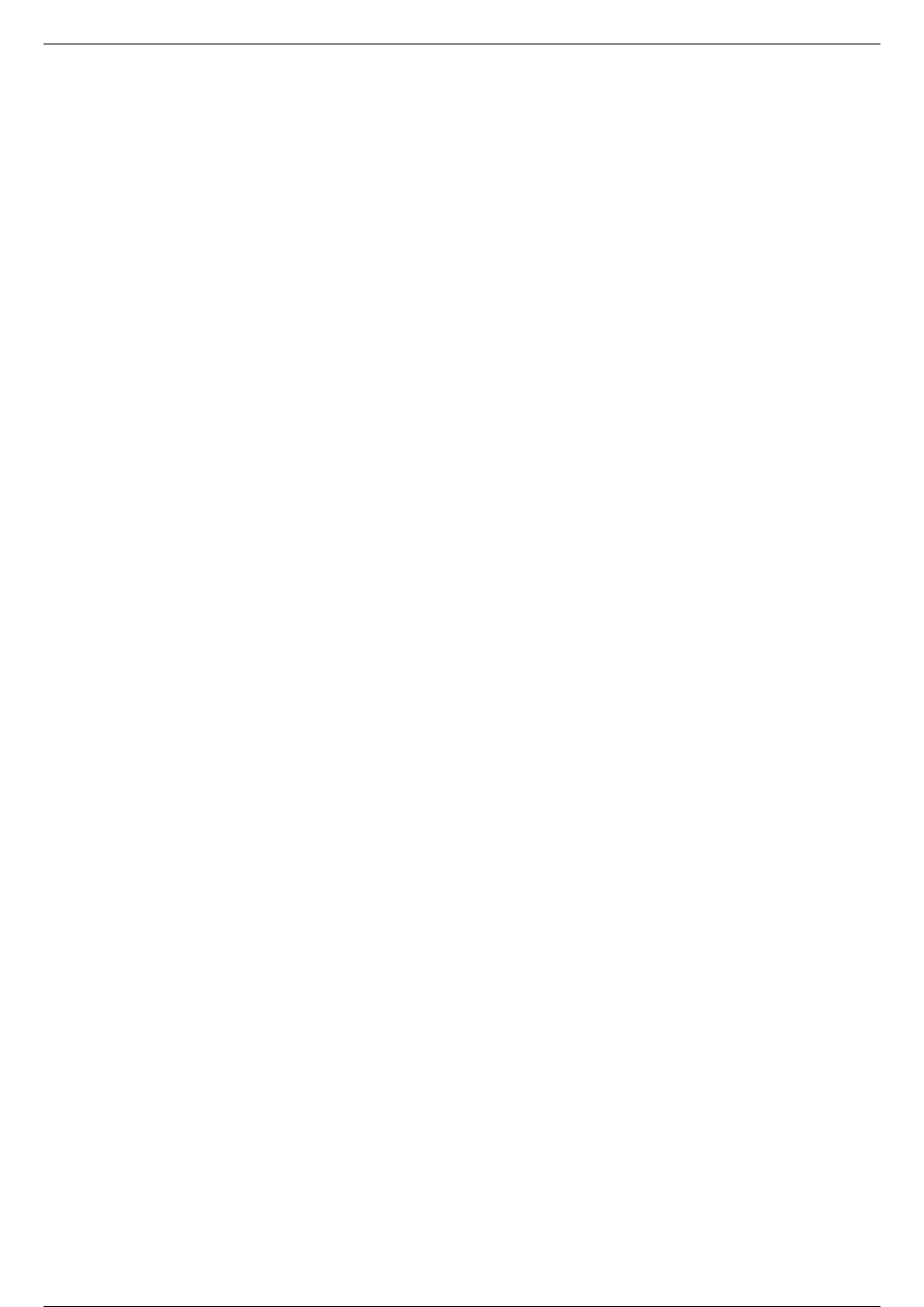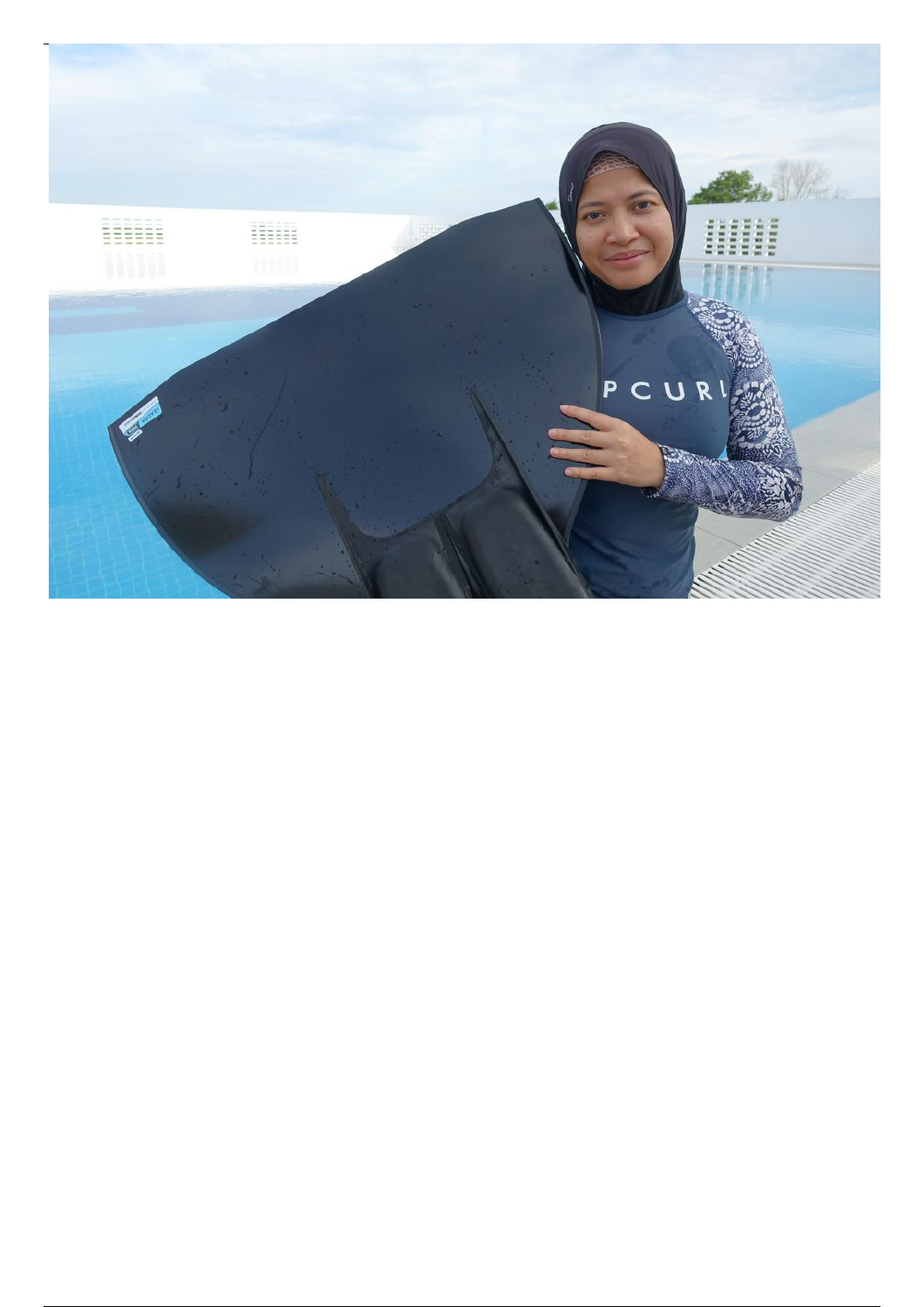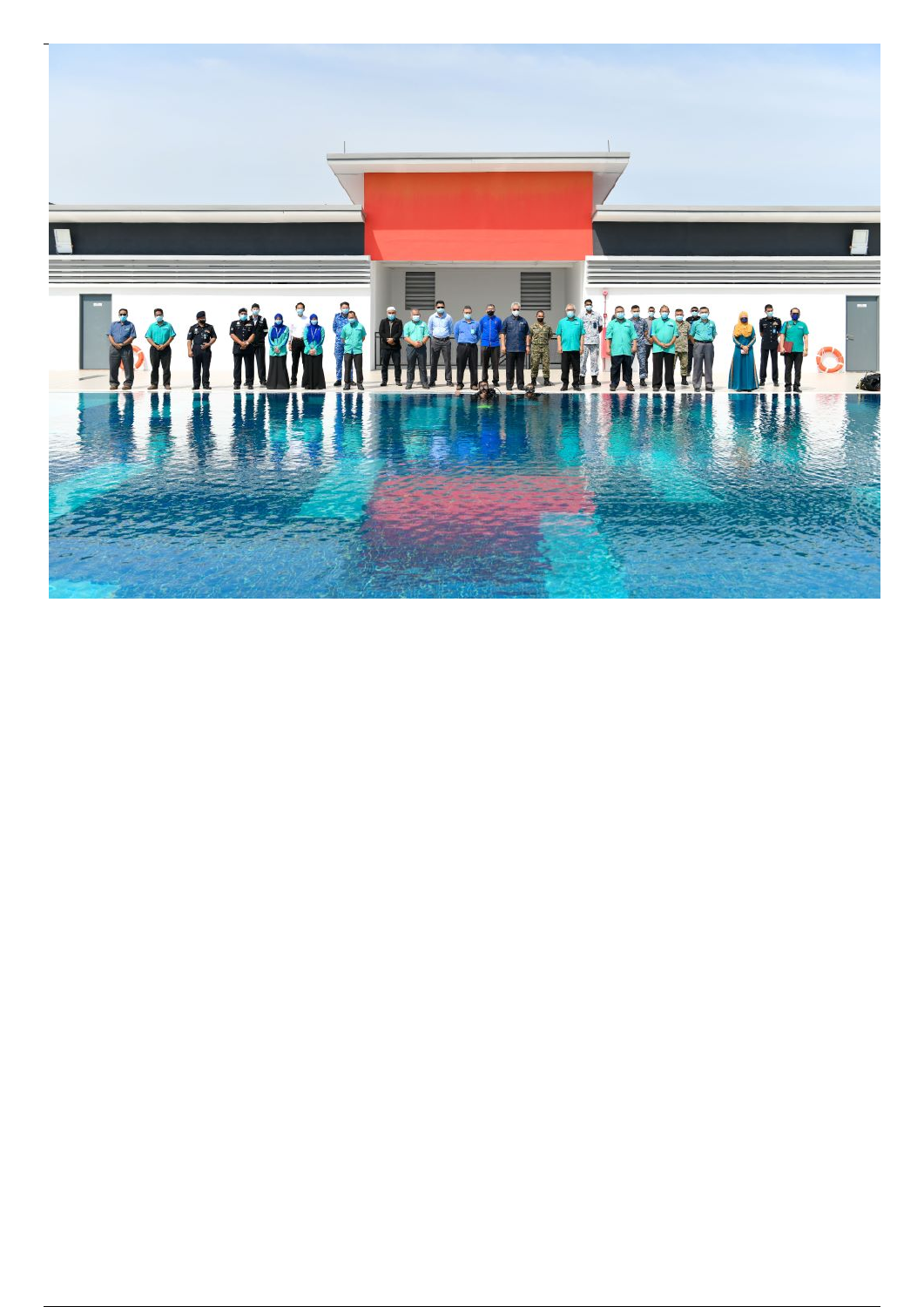

## **[Experts](/index.php/experts)**

## **Finswimming: A Contemporary Water Sport to Discover in Malaysia**

31 May 2021

Finswimming is a speed competition sport practiced at the surface or underwater for a specified distance introduced in 1981 in the World Games. In this game, athletes compete with equipment such as masks, front-mounted snorkels, and fins (bifins or monofins) either by holding breath, breathing tube (snorkel), or using a pressurised tank for breathing lung regulator. Lower limbs are used for propulsion and the body's vertical displacement in monofins. Meanwhile, in bifins, crawl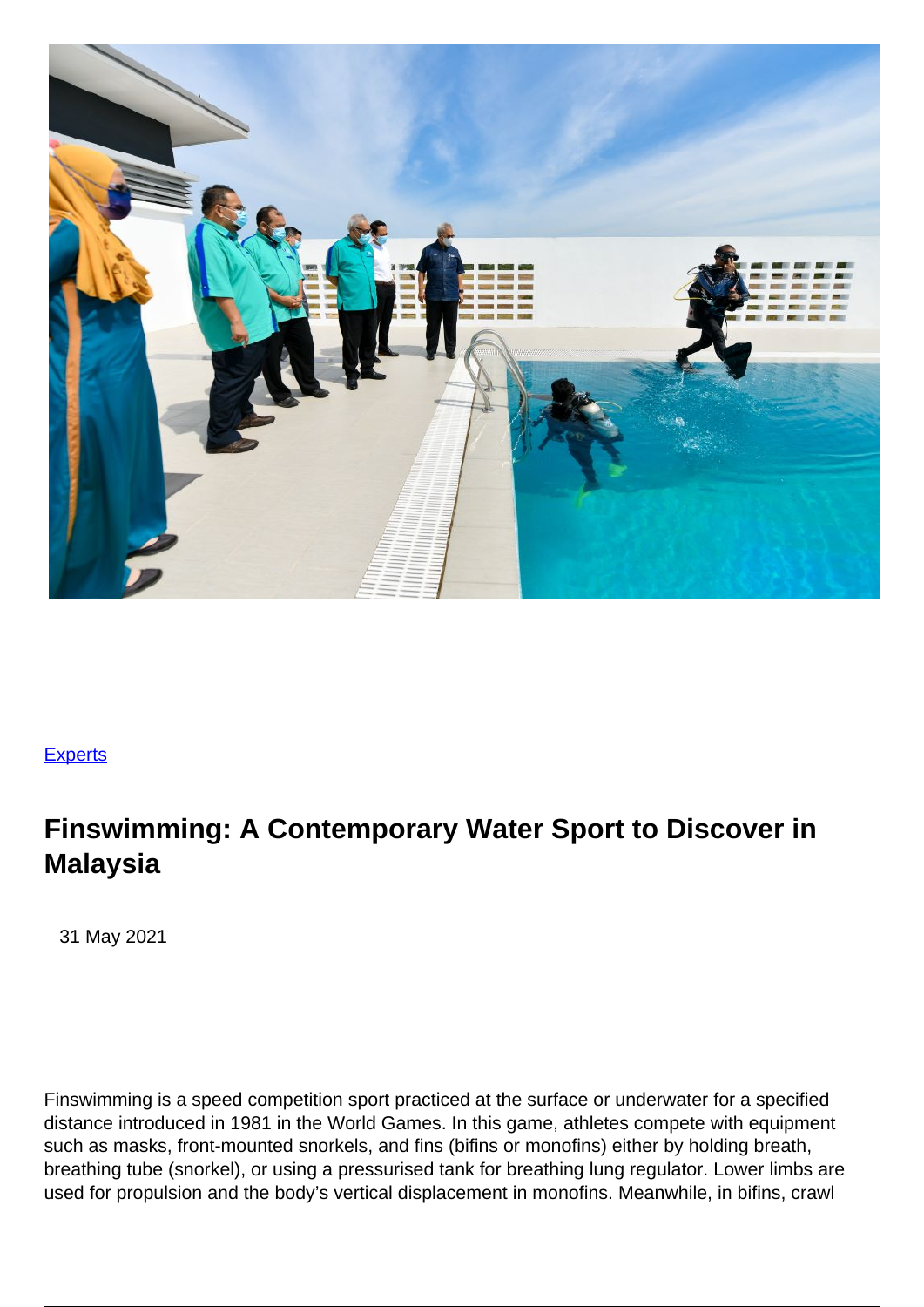swimming on breast's skill is used. This sport has rapidly evolved, and the training methods have been continuously improving to increase athletic performances.

Finswimming competition can be divided into two types which are short distance and long distance. Short distance competition is usually conducted in swimming pool following Olympic standard which is 50 m long, 21 m wide and 1-2 m deep. Meanwhile, long distance competition is conducted in open water either at sea, lakes or rivers. The selected site must have low current and tide and suitable for swimming as certified by the local authority.

There are four techniques used for finswimming competition. The first one is surface finswimming. Swimmers use mask, snorkel and monofins, and they must remain at the surface of the water at all times. Individual races are held for 50, 100, 200, 400, 800, and 1500 m and relay races for  $4 \times 100$  m and  $4 \times 200$  m. The second technique is bifins or also known as stereo-fins swimming. In this technique, swimmers use mask, snorkel and a pair of fins, and swim at the surface of the water using a crawl style. Races are held for 50, 100 and 200 m and conducted in a swimming pool, and long distance races of 4 or 6 km are conducted in open waters. The third technique is apnoea finswimming, where it is conducted in a swimming pool. Swimmers use mask and monofin, and swim for 50 m underwater while holding their breath. The fourth technique is immersion finswimming. Aside from mask and monofin, it also involves the use of breathing apparatus during the race. This apparatus cannot be exchanged or abandoned during a race, even though there is no specified requirement on how it should be carried. Same as all other techniques, the swimmer's face must be immersed in water at all times during the race. Races are conducted for 100 and 400 m using this technique, only in a swimming pool.

To participate in a finswimming competition, one must undergo proper training. The training involves core strength, plyometrics and weight training to improve muscular function and athletic performance, which is not the same as general swimming sports. This competition is more likely to be the same as dash run, putting great demand on breathing, rib cage flexibility, and respiratory muscle strength. Most sports swimmers only focus on skills and technique, which actually limits their success. According to a few researchers on finswimming, they mentioned that propulsion came from core muscle. With proper training, the balance and stability capabilities of the human body can be further enhanced. In addition, muscular strength also needs to be developed and supported with specific strength exercises. Hence, an athlete needs to know which muscles are involved and how it affects finswimming to plan effective strength and conditioning training.

Finswimming has its own benefits, such as helping in reducing stress on shoulder joints experienced by most swimmers. It also helps in building muscle while improving the kicking technique, ankle flexibility, and overall body positioning and conditioning. In general, one can benefit a lot from kicking drills when they have very tight hips, weak gluteal, poor plantar flexion and a stiff back or, in summary, weak core. Thus, finswimming helps in improving it into a better shape aside from enhancing stroke technique, strength and endurance. Therefore, it is an efficient workout and sport for those looking for less impact on body joints.